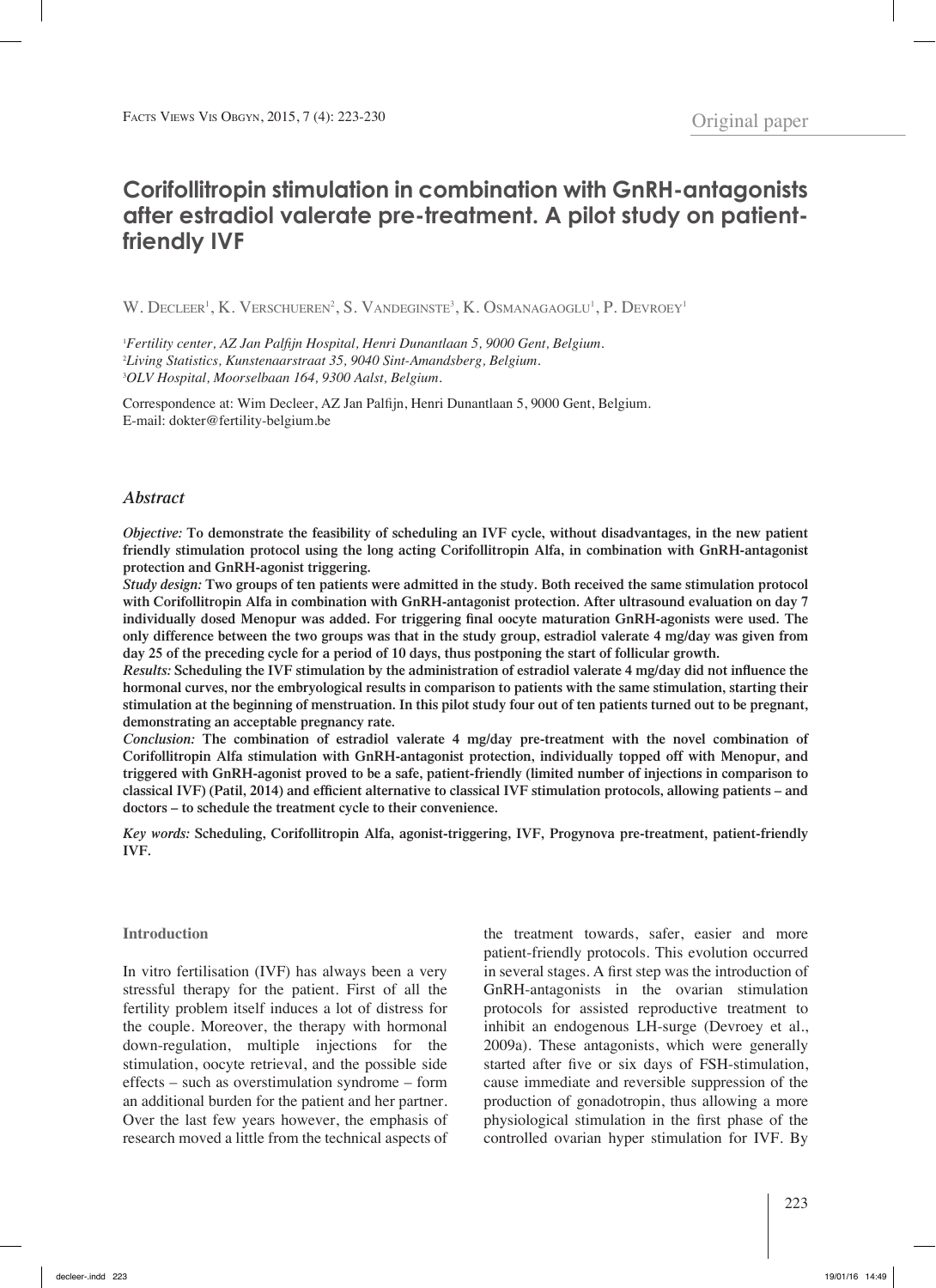consequence a significantly lower probability of OHSS is achieved (Papanikolaou et al., 2006). Moreover, patients that underwent GnRH-antagonist protected stimulation, can be triggered for final oocyte maturation by the administration of GnRHagonist instead of human chorionic gonadotropin (Humaidan et al., 2011). This method of induction of final oocyte maturation again reduced the risk of ovarian hyper stimulation syndrome dramatically, without negative impact on the final result in terms of life birth rate (Al-Inany et al., 2011).

A significant step towards a patient-friendly IVFstimulation was the introduction of Corifollitropin Alfa (Devroey et al., 2009b), reducing dramatically the number of injections needed to achieve multifollicular growth. One single injection of Corifollitropin Alfa (Elonva®, MSD, Belgium) in the beginning of the cycle replaces six days of consecutive injections of FSH in the classical IVFstimulation protocols. The dose of this single injection (100-150 microgram) is only dependent on body weight (Ledger et al., 2011), again simplifying the IVF-procedure (Decleer et al., 2014).

Still, one of the major burdens in fertility treatment was the planning of the therapy since the stimulation was depending on the hormonal cycle and the onset of menstruation of the patient. Already from the very early stages of the history of IVF, attempts were made to avoid being dependent on the random occurrence of spontaneous menses. This was important both for the patient, who wants to undergo reproductive treatment at her own convenience, and for the fertility team, that needs to organize the workload, including weekend-work. The introduction of GnRH-agonists, with the down regulation of the female hormonal cycle, was a first step in controlling the schedule of egg-retrieval (long protocol down regulation cycle). Another tool for scheduling the cycle being advocated was the use of oral contraceptive pills (Fluker et al., 2001) in the cycle preceding the actual treatment cycle. However, the administration of synthetic hormones obviously negatively influenced the pregnancy rate (Griesinger et al., 2008). Also, delaying the administration of hCG, thus influencing the time of oocyte retrieval, proved to be a hazardous procedure. Normally, triggering of final oocyte maturation is started, as soon as three follicles reach a diameter of 17 mm. Postponing this final oocyte maturation by two days resulted in a lower probability of ongoing pregnancy (Kolibianakis et al., 2004), probably due to changes in the endometrial circumstances (Kolibianakis et al., 2005).

Blockeel (2012) demonstrated the feasibility of scheduling the treatment cycle by the introduction of an estradiol valerate pre-treatment.

In this pilot study, a group of patients with estradiol valerate pre-treatment were stimulated with the combination of Corifollitropin Alfa, highly purified hMG, GnRH-antagonists, and finally GnRH-analogues as a trigger for ovulation. The hormone profiles, embryological data, and the clinical outcome were analysed and compared with the control group, which received exactly the same stimulation, without the estradiol valerate pretreatment.

## **Materials and methods**

Ten consecutive patients with a regular cycle of 28 days (+/- 1 day), between 24 and 36 years old and with tubal or male infertility were accepted in the study group after being informed on the study protocol, that has been revised by the institutional review board (O. L. Vrouw hospital, Aalst: Belgian registration B126201318796). Exclusion criteria for acceptance in the study group were age >38 years, BMI  $>35$  kg/m<sup>2</sup> and major endocrinological pathology such as elevated prolactin, thyroid dysfunction and diabetes. From the andrological point of view TESE-patients were excluded to avoid fertilization problems, despite good oocyte quality. Patient characteristics such as age, cycle number and BMI were registered. Results were compared with another group of 10 patients, described in a pilot study (Decleer et al., 2014) (Table I) on the new stimulation protocol with Elonva® in

| Table I. - Control group: group described in Decleer et al., Facts Views Vis Obgyn, 2014. |  |  |
|-------------------------------------------------------------------------------------------|--|--|
|                                                                                           |  |  |

| <b>Baseline covariate</b>          | Study group<br>Mean (SD) | <b>Control group</b><br>Mean (SD) |
|------------------------------------|--------------------------|-----------------------------------|
| Age (years)                        | 31.3(3.22)               | 30.7(3.70)                        |
| <b>BMI</b> ( $kg/m2$ )             | 24.5(2.99)               | 22.4(3.94)                        |
| <b>Duration stimulation (days)</b> | 13.1(0.93)               | 13.4(3.37)                        |
| Total FSH used (IU/L)              | 1042.5 (388.02)          | 1215.0 (1301.35)                  |
| <b>IVF</b> cycle                   | 2.7(2.11)                | 2.4(1.17)                         |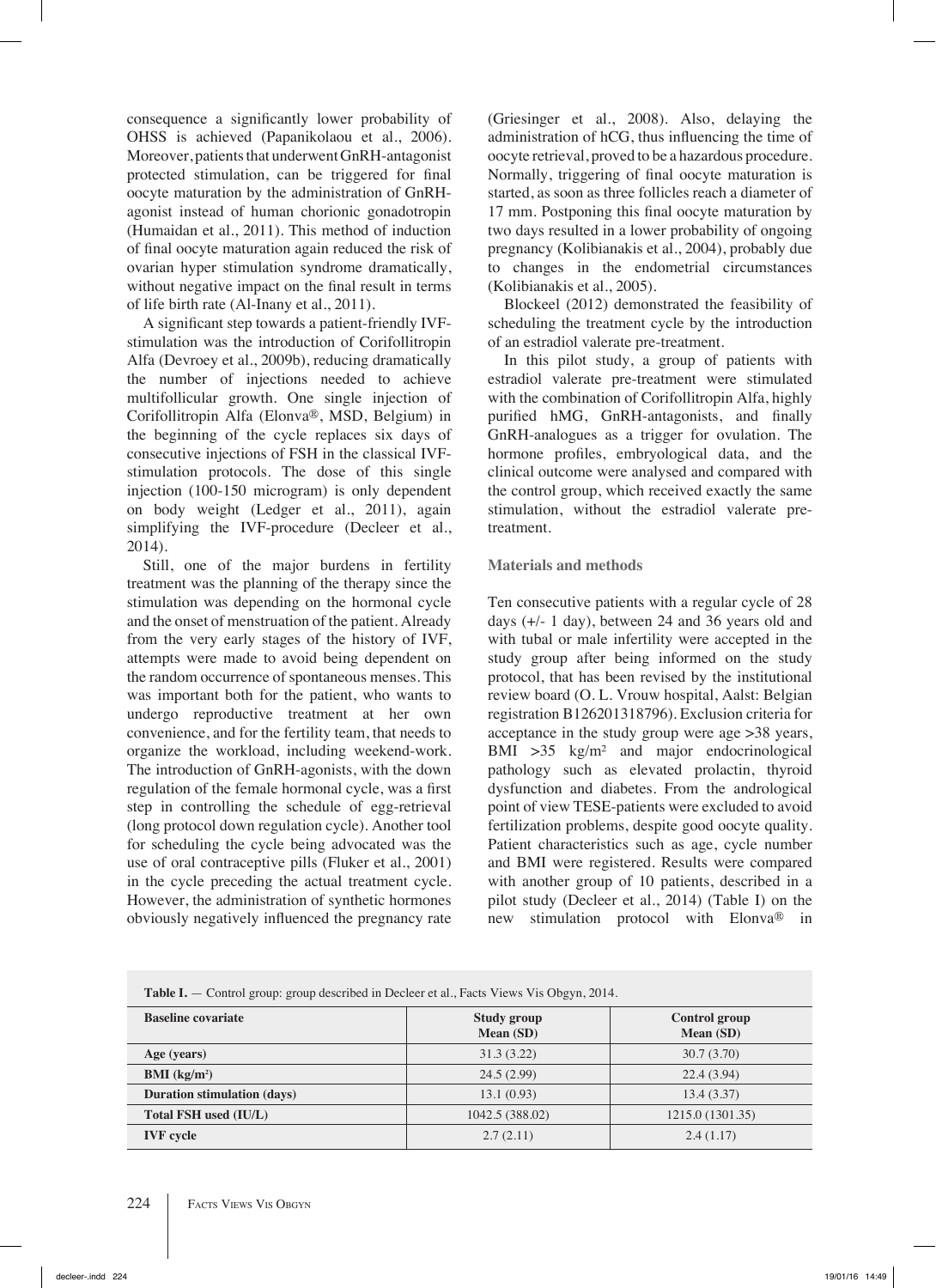

*Fig. 1.* — Ovarian stimulation for IVF: Study protocol

combination with highly purified hMG, GnRH antagonist protecting and GNRH analogues to trigger final oocyte maturation.

All patients included in the study group were given Progynova® 4 mg per day, from the  $25<sup>th</sup>$  day of the proceeding cycle and for a period of 10 days. Regardless of the actual moment of the menstrual bleeding, ovarian stimulation was started only after finishing the 10 days period of Progynova® 4 mg per day intake (Fig. 1). The stimulation was started by the administration of 150 mg Elonva® single dose for patients with a body weight over 60 kg, and 100 mg of Elonva® for patients below that weight (Ledger et al., 2011). Six days later a GnRHantagonist was administered by subcutaneous injection of ganirelix 0.25 mg/0.5 mL (Orgalutran®, MSD, Belgium) on a daily base. On day seven after the Elonva® injection, a first ultrasound evaluation measuring the size and number of follicles was performed. According to the individual reaction of the patient, an additional daily dose of highly

purified menotropin (urinary extraction hMG, Menopur®, Ferring, Denmark) was added from day seven onwards, in combination with daily injections of GnRH-antagonist. The total dose of the medication as well as the duration (in days) of the stimulation were registered.

As soon as three follicles presented with a diameter of 17 mm or more, final oocyte maturation was induced by the injection of 0.2 mg of triptoreline acetate (Gonapeptyl®, Ferring, Denmark), in order to schedule oocyte retrieval 36 hours later (Humaidan et al., 2011; Kolibianakis et al., 2004). The support of the luteal phase was performed by injecting 1500 IU hCG immediately after oocyte retrieval (Fatemi et al., 2013). This injection was repeated seven days later as it is a standard in our centre for those patients who are not at risk for OHSS. Additionally, vaginal administration of 200 mg of micronized progesterone (Utrogestan®, Besins, France), three times a day, was started in the evening after oocyte retrieval.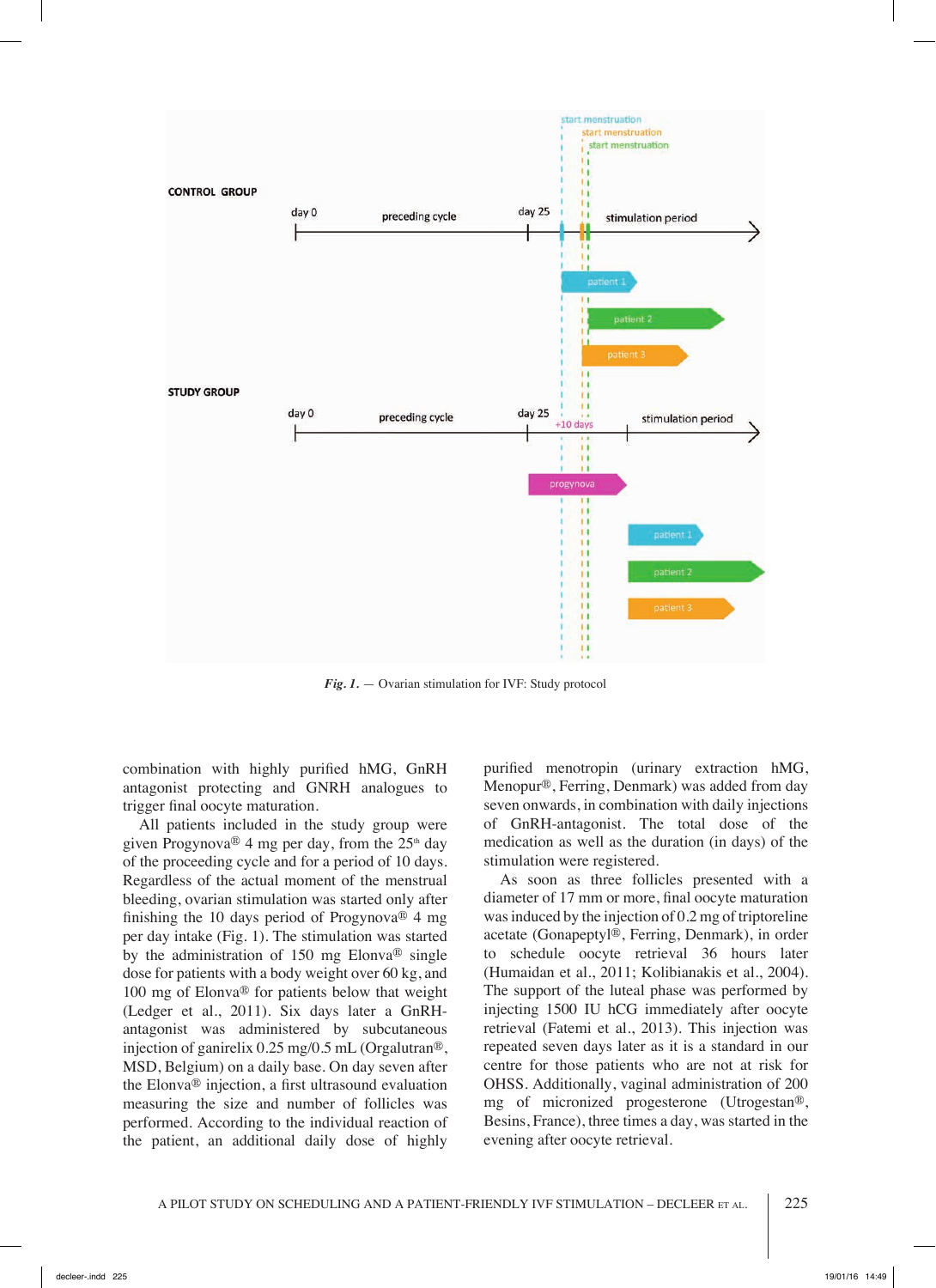The control group received exactly the same stimulation, starting on day two of the menstruation, without pre-treatment of estradiol valerate. Before the start of the stimulation by the administration of Elonva®, hormonal analysis was performed demonstrating basal values, especially progesterone being less than 1.5  $\mu$ g/L (Hugues et al., 2010). Furthermore exactly the same stimulation protocol was followed in this control group as in the study group.

Embryo transfer took place three days after oocyte retrieval. One or two embryos were transferred, according to the Belgian law (one embryo in first IVF-attempt in patients less than 36 years old, one or two embryos for the second IVF-attempt depending on embryo quality, two embryos from the third attempt onwards) (Ombelet et al., 2005).

Hormonal analysis (estradiol, progesterone, LH and FSH) was performed before administration of Corifollitropin Alfa, at the time of triggering ovulation (administration of 0.2 mg of triptoreline), the day after triggering, the day of oocyte retrieval and from that day onwards every three days op to day 15 after oocyte pick-up.

Serum analysis of hCG and progesterone was performed 12 days after embryo transfer.

Furthermore embryological evaluation was performed by analysing and measuring the number of cumulus oocyte complexes (COC), the number of mature oocytes (Metaphase II oocytes), the number of fertilized oocytes (two-Pronuclei stage) on the day after oocyte retrieval, the number and quality of the embryos at the day of embryo transfer (= day three after oocyte retrieval), and the number of embryos that were good enough for cryopreservation (mature blastocyst stage with obvious inner cell mass and elaborated trophectoderm) at day 5 after fertilization.

Finally, the number of clinical pregnancies obtained was registered.

Descriptive statistics (i.e. mean and standard deviation) were calculated for the following continuous baseline parameters: age, BMI and IVF cycle; and for the observed outcomes: duration of stimulation, number of COC, number of MII oocytes, number of fertilized oocytes, number of transferred embryos, the number of cryopreserved embryos and the total amount of FSH. For exploratory purposes the mean levels for the baseline parameters and outcomes are compared between the control group and the study group by means of t-test and a non-parametric Wilcoxxon test. Hormone levels (mean +/- standard error) (i.e. estradiol, FSH, progesterone and LH) are displayed graphically in function of time for visual interpretation.

**Results**

The study population had an average age of 31.3 years  $(SD +1 - 3.22)$  and a normal BMI of 24.5 kg/m<sup>2</sup> (SD  $+/- 2.99$ ). The duration of the stimulation was 13.1 days (SD  $+/-$  0.93) on average and a mean of  $1042.5$  IU (SD  $+/- 388.02$ ) of highly purified hMG was given in addition to the Corifollitropin Alfa stimulation. All patients in the study group started on a pre-treatment with estradiol valerate, 4 mg per day, on day 25 of preceding cycle. Stimulation with Elonva® started on the day after the pre-treatment was finished, regardless of the time of the onset of menstruation. According to this procedure, the start of stimulation took place between day three and eight of the beginning of menstruation.

Hormonal analysis at the beginning of stimulation showed basal progesterone values for all patients (lower than 1.5  $\mu$ g/L). Follicular growth proved to be adequate by the described stimulation, which was illustrated by relatively high maximum E2 values (mean 3485. 6 ng/L, SD +/- 586.03) (Fig. 2). When three or more follicles of 17 mm diameter were observed on ultrasound imaging final oocyte maturation was initiated by injecting 0.2 mg of triptoreline acetate.

No spontaneous LH-surge has been detected, demonstrating adequate suppression of pituitary gland. In one patient the moderate increase of the progesterone values at the end of the stimulation, and before starting final oocyte maturation, could be noticed  $(2.83 \mu g/L)$ .

As also noticed in a previous study with Elonva® and GnRH-analogue triggering (Decleer et al., 2014), in the present study progesterone values stayed relatively low shortly after induction of final oocyte maturation (mean 6.1  $\mu$ g/L, SD +/- 1.87), as well as on the day of oocyte retrieval. These values rose significantly after the administration of 1500 IU hCG (immediately after oocyte retrieval), up to a mean progesterone value of 87.4  $\mu$ g/L (SD +/- 17.38) on day three after oocyte retrieval. All further serum progesterone values stayed high and well over 10  $\mu$ g/L. The lowest value on day 12 after oocyte retrieval being  $10.9 \mu g/L$  (mean 46.8  $\mu$ g/L SD +/- 58.82) (Fig. 3).

Luteinizing Hormone (LH) levels returned to normal on the day of egg retrieval, after being very high approximately 12 hours following triggering ovulation by injecting 0.2 mg of triptoreline acetate (mean 78.2 IU/L, SD +/- 52.51) (Fig. 4). As shown in a previous study (Decleer et al., 2014), FSH profile shows a much lower peak, but therefore much slower return to basal values (Fig. 5).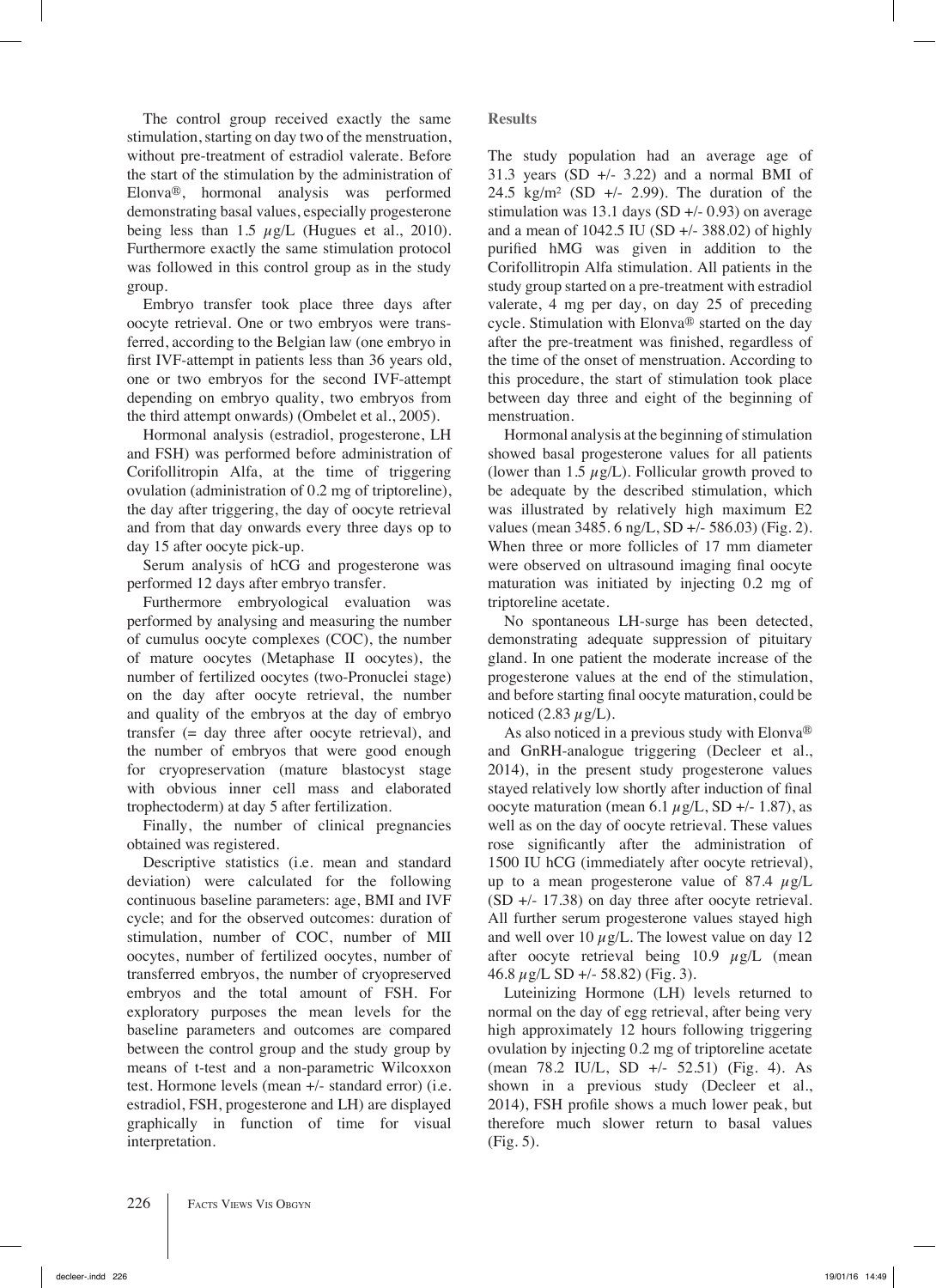

 $Fig. 2.$  — Evolution of different hormones over time: parameter = Estradiol (ng/L)

The number of COC's obtained at the moment of oocyte retrieval (mean 14.4, SD +/- 4.06) was adequate as was the number of mature oocytes (MII) that could be used for fertilization (mean 12.2, SD +/- 3.61). Fertilization rates were about 50%, with a mean number of 2PN fertilized eggs of 7.7 (SD +/- 3.65). In all patients a fresh embryo transfer took place with an average of 1.5 embryos being transferred.

In seven out of ten patients treated in this study, at least one embryo of excellent quality could be

transferred. The definition of an excellent embryo in our study was an embryo of 6-8 cells on day three, a homogenous similar aspect of the blastomeres and less than 20% fragmentation. In four cases supernumerary good quality embryos could be cryopreserved in blastocyst stage.

Four out of ten patients in this observational study turned out to be pregnant. Ten days later all of them presented with a single intra-uterine gestational sac on ultrasound examination. There were no patients with clinical symptoms of OHSS.



*Fig. 3.* — Evolution of different hormones over time: parameter = Progesterone (ug/L)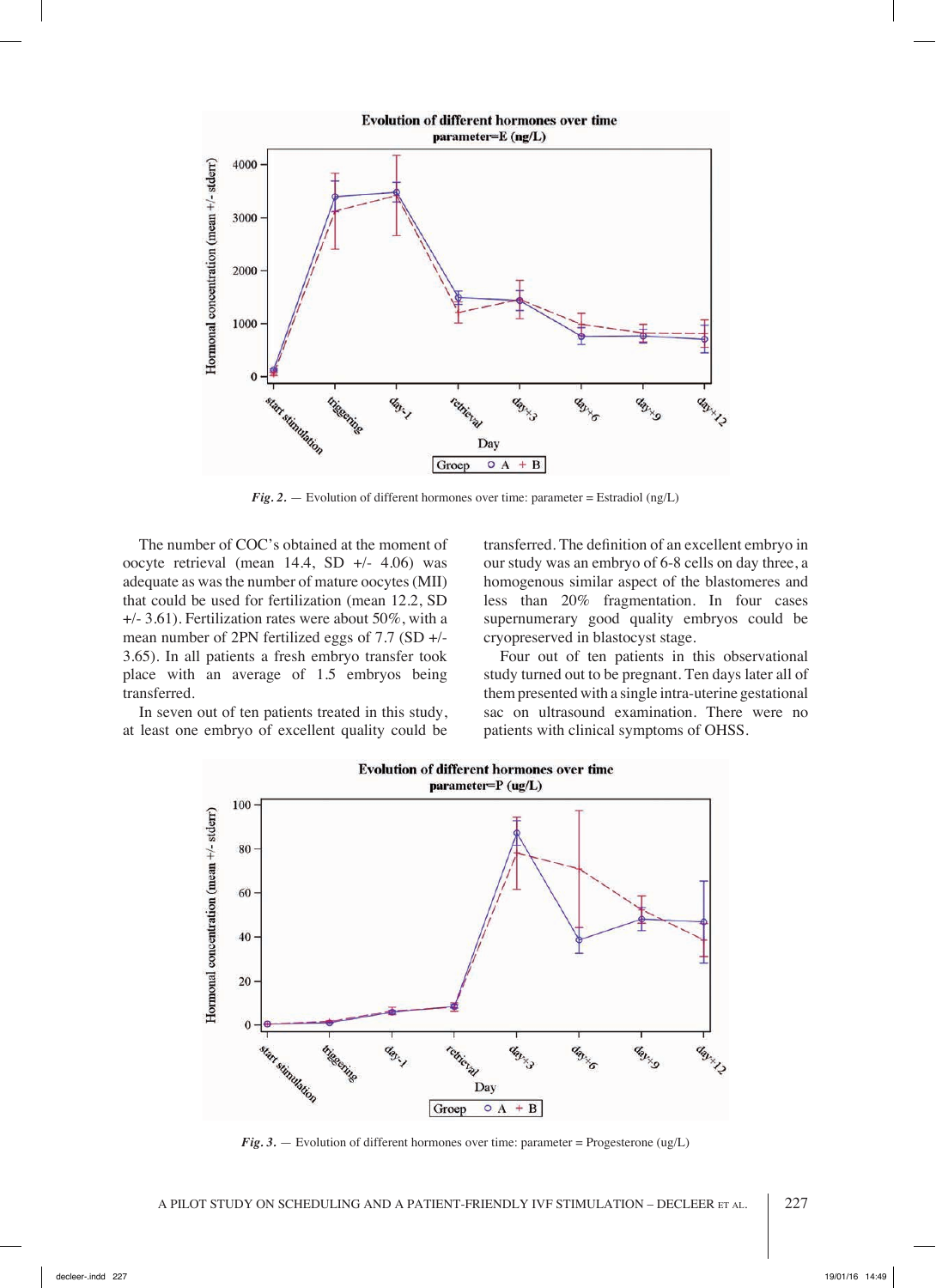

*Fig. 4.*  $-$  Evolution of different hormones over time: parameter = LH (IU/L)

The data of both the study group and control group are displayed in table II.

#### **Discussion**

The population analysis demonstrates completely normal parameters as far as age, body mass index and the rank of treatment cycle (mean  $2.7$ , SD  $+/-$ 2.11) are concerned. There was no difference in the covariates between the group of patients with estradiol valerate pre-treatment and the control

group. The stimulation period in both groups proved to show no statistical significant difference (13.1 vs 13.4 days respectively).

The hormone profiles in both groups showed adequate follicle growth with acceptable estradiol values proving adequate follicle maturity. The average maximum estradiol value per obtained COC was 242.1 ng/L for the estradiol valerate pretreatment group, as it was 297. 6 ng/L for the control group. As shown before (Decleer et al., 2014) in this kind of stimulation the estradiol levels returned



*Fig. 5.* — Evolution of different hormones over time: parameter = FSH (IU/L)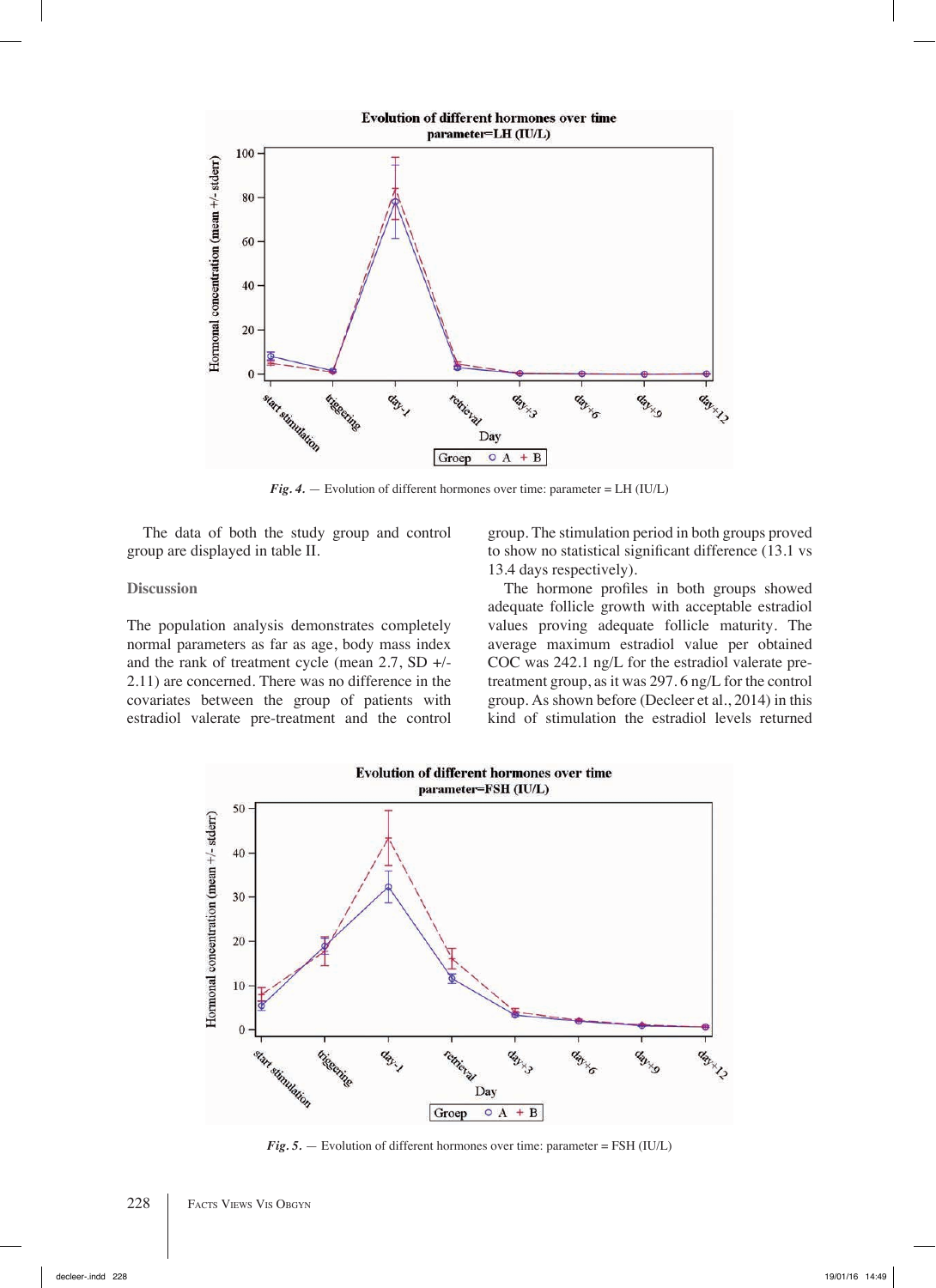| <b>Endpoint</b>                    | <b>Study group</b><br><b>Mean (SD)</b> | <b>Control group</b><br><b>Mean (SD)</b> |  |  |
|------------------------------------|----------------------------------------|------------------------------------------|--|--|
| # $COC^*$                          | 14.4(4.06)                             | 11.5(5.42)                               |  |  |
| # $MII^*$                          | 12.2(3.61)                             | 9.7(5.01)                                |  |  |
| #2 $PN^*$                          | 7.7(3.65)                              | 5.4(3.37)                                |  |  |
| $\#ET^*$                           | 1.5(0.53)                              | 1.8(0.63)                                |  |  |
| $#$ cryo*                          | 1.4(2.07)                              | 0.9(1.73)                                |  |  |
| <b>Embryo quality A**</b>          | 7(70%)                                 | $5(50\%)$                                |  |  |
| $CPR**$                            | $4(40\%)$                              | $4(40\%)$                                |  |  |
| $*Mean (SD = standard deviation).$ |                                        |                                          |  |  |

\*\*Number (percentage).

COC: cumulus oocyte complexes; MII: metaphase II oocytes; 2PN: normal fertilization with 2 pronuclei; ET: embryo transfer; CPR: Clinical Pregnancy Rate.

rapidly to normal physiological levels in the implantation period, in comparison to cycles triggered by the administration of hCG.

Progesterone levels remained high in all cases up to day nine after pick-up. However, in the estradiol valerate pre-treatment group, on day 12 after oocyte retrieval, a decrease of the progesterone levels under or equal to 20.0  $\mu$ g/L occurred in three out of ten patients. As has been demonstrated (Decleer et al., 2014) the rise of progesterone after ovulation induction GnRH-triggering started relatively slowly and only came to full expression only after Pregnyl® 1500 IU was added, i.e. immediately after oocyte retrieval. The low progesterone values at the beginning of the implantation phase in the estradiol valerate pre-treatment group might be illustrating an inadequate support of the luteal phase of the cycle, if GnRH-analogues alone are used for final oocyte maturation. Also in the control group in two cases the progesterone below the level of 20  $\mu$ g/L was noticed. Obviously this decrease of progesterone levels has nothing to do with the estradiol valerate pre-treatment, but al the more with the support of luteal phase in GnRH-analogue triggering. A more active support of the luteal phase by a higher dose of hCG both on the day of oocyte retrieval and seven days later, added to the vaginal administration of micronized progesterone 3 times 200 mg daily (Geber et al., 2007), might be considered. It is obvious that neither in the group with estradiol valerate pre-treatment nor in the control group, pregnancy occurred in those patients that had an early decrease of progesterone levels in the implantation phase.

The analysis of the embryological features turns out to be very interesting. The cumulus oocyte complexes turned out to be slightly higher in the estradiol valerate pre-treatment group than in the control group. Also the number of mature oocytes (MII oocytes) seemed to be slightly higher. Furthermore the number of fertilized eggs, as well as the number of good quality embryos and the number of frozen embryos, was slightly higher in the estradiol valerate pre-treatment group than in the control group. However, none of these differences were statistically significantly different. Further investigation is needed to investigate whether this tendency to better embryological parameters, probably due to synchronisation of the follicles, is turning out to be significant.

According to Belgian law, the number of transferred embryos was limited according to age and cycle number, and this was similar in the study and control group. The pregnancy rates in both groups were four out of ten patients.

### **Conclusion**

The implementation of a pre-treatment of estradiol valerate 4 mg per day over a ten day period, starting from day 25 of the preceding cycle, thus postponing the start of a new hormonal cycle, does not have any implication on the hormonal profiles and the embryological data of a patient population stimulated with Corifollitropin Alfa followed by individually dosed highly purified hMG, in combination with GnRH-antagonist protection and induction of final oocyte maturation by GnRHagonist, combined with low dosed hCG support of the implantation phase. Embryological data and pregnancy rates proved to be the same in both groups. More scientific research is needed on the control of progesterone production in the luteal phase, concerning the support of the implantation